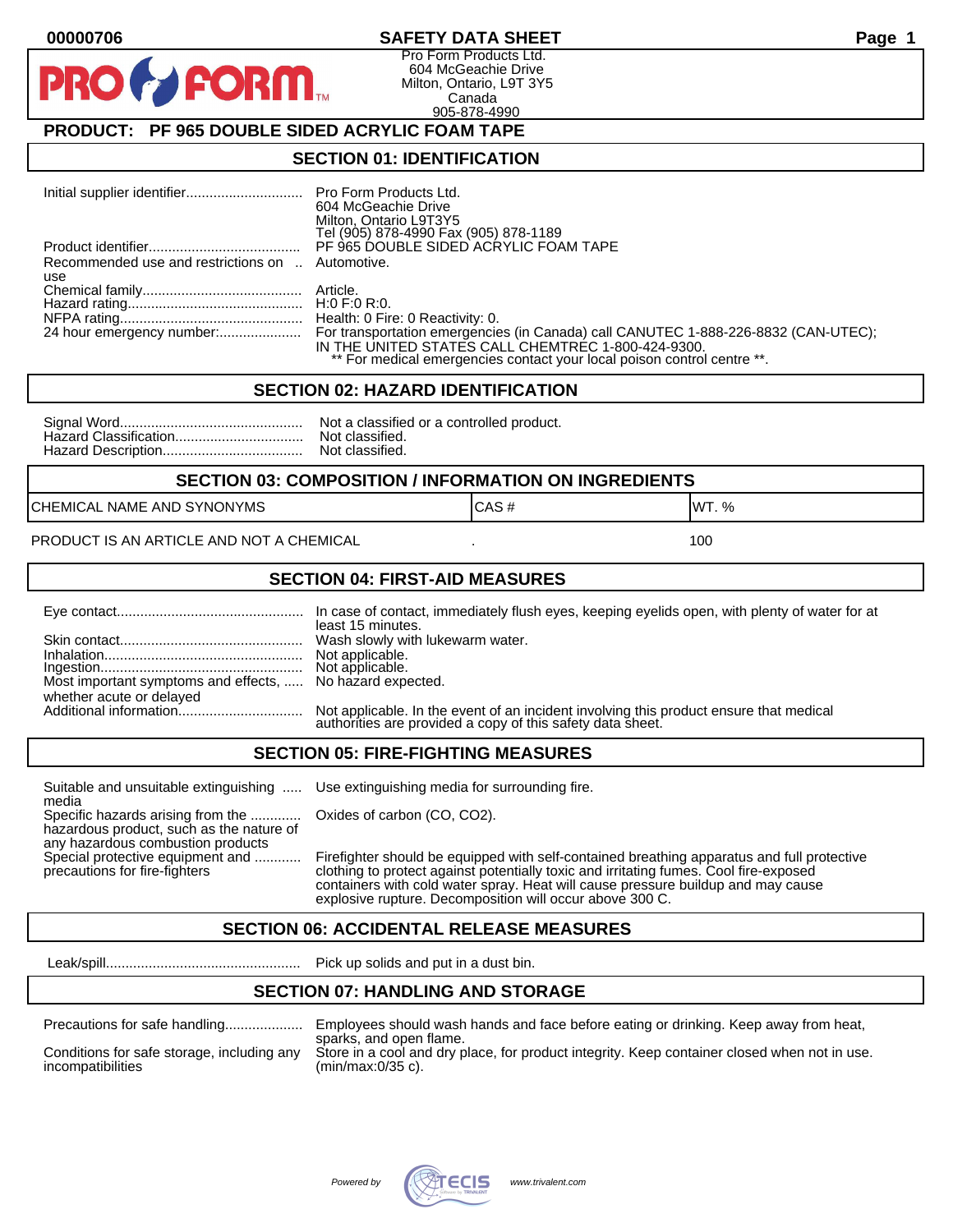## **PRODUCT: PF 965 DOUBLE SIDED ACRYLIC FOAM TAPE**

#### **SECTION 08: EXPOSURE CONTROLS / PERSONAL PROTECTION**

| <b>INGREDIENTS</b>               | TWA | <b>ACGIH TLV</b><br>STEL                                                                                                          | <b>IPEL</b> | <b>OSHA PEL</b><br>STEL                                                              | <b>NIOSH</b><br>IREL |
|----------------------------------|-----|-----------------------------------------------------------------------------------------------------------------------------------|-------------|--------------------------------------------------------------------------------------|----------------------|
|                                  |     | Not applicable.<br>Not applicable.<br>Not applicable.<br>Wear adequate protective clothes.<br>Safety boots per local regulations. |             | Educate and train employees on the safe use and handling of the product. Employees   |                      |
| Appropriate engineering controls |     | General ventilation.                                                                                                              |             | should wash their hands and face before eating, drinking, or using tobacco products. |                      |

## **SECTION 09: PHYSICAL AND CHEMICAL PROPERTIES**

| Appearance/Physical state                      | Tape.                                                             |
|------------------------------------------------|-------------------------------------------------------------------|
|                                                | Various colours. (Prolonged storage may lead to discolouration.). |
|                                                | Slight.                                                           |
| Odour threshold (ppm)                          | Not applicable.                                                   |
| Vapour pressure (mm Hg)                        | Not applicable.                                                   |
|                                                | Not applicable.                                                   |
|                                                | Not applicable.                                                   |
| Relative Density (Specific Gravity)            | No data.                                                          |
| Melting / Freezing point (deg C)               | Not applicable.                                                   |
|                                                | Insoluble.                                                        |
| Initial boiling point / boiling range (deg C). | Not applicable.                                                   |
|                                                | Not applicable.                                                   |
| Flash point (deg C), method                    | Not applicable.                                                   |
| Auto ignition temperature (deg C)              | Not applicable.                                                   |
| Upper flammable limit (% vol)                  | Not applicable.                                                   |
| Lower flammable limit (% vol)                  | No Data.                                                          |
| Partition coefficient - n-octanol/water        | No data.                                                          |
|                                                | No data.                                                          |
|                                                | No data.                                                          |

## **SECTION 10: STABILITY AND REACTIVITY**

| Conditions to avoid, including static  Keep away from heat.<br>discharge, shock or vibration<br>Hazardous decomposition products Oxides of carbon (CO,CO2). | Stable at normal temperatures and pressures.<br>Avoid heat, sparks and flames.<br>Possibility of hazardous reactions Will not occur under normal temperature and pressure. |
|-------------------------------------------------------------------------------------------------------------------------------------------------------------|----------------------------------------------------------------------------------------------------------------------------------------------------------------------------|
|                                                                                                                                                             |                                                                                                                                                                            |

# **SECTION 11: TOXICOLOGICAL INFORMATION**

| <b>INGREDIENTS</b>          |                                                                         | ILC50                                                                                   | ILD50 |
|-----------------------------|-------------------------------------------------------------------------|-----------------------------------------------------------------------------------------|-------|
| Effects of chronic exposure | Not expected to pose any hazards.<br>Not applicable.<br>Not applicable. | occupational hygiene adhered to, risks are improbable. May cause mechanical irritation. |       |

## **SECTION 12: ECOLOGICAL INFORMATION**

Persistence and degradability................... Not available.

## **SECTION 13: DISPOSAL CONSIDERATIONS**

and methods of disposal, including any contaminated packaging

Information on safe handling for disposal . Dispose of waste in accordance with all applicable Federal, Provincial/State and local